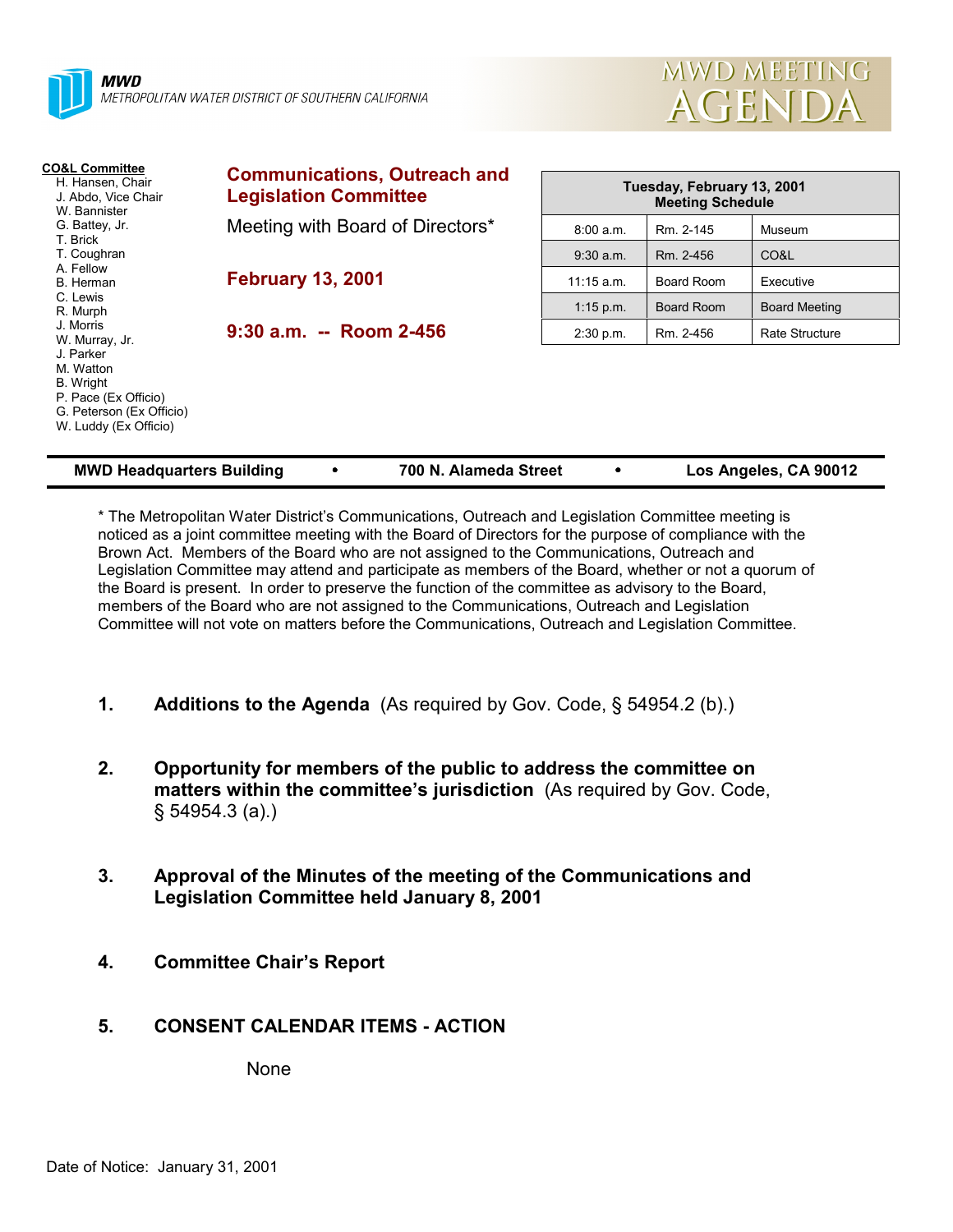# **6. OTHER BOARD ITEMS - ACTION**

None

### **7. BOARD INFORMATION ITEMS**

None

#### **8. COMMITTEE ITEMS**

a. Report on Regional External Affairs Activities.

 Website Hits Upcoming Publications Events Inspection Trip Report Straight from the Tap Previews

b. Legislative Activities and Workshop

 Legislative Reports and Updates Member Agency Governance Proposal Washington, DC Reports Sacramento Reports Report on Power Legislation

Report on Association Activities

- c. External Affairs Manager's Comments.
- d. Directors' Comments.

# **9. FOLLOW-UP ITEMS**

None

# **10. ADJOURNMENT**